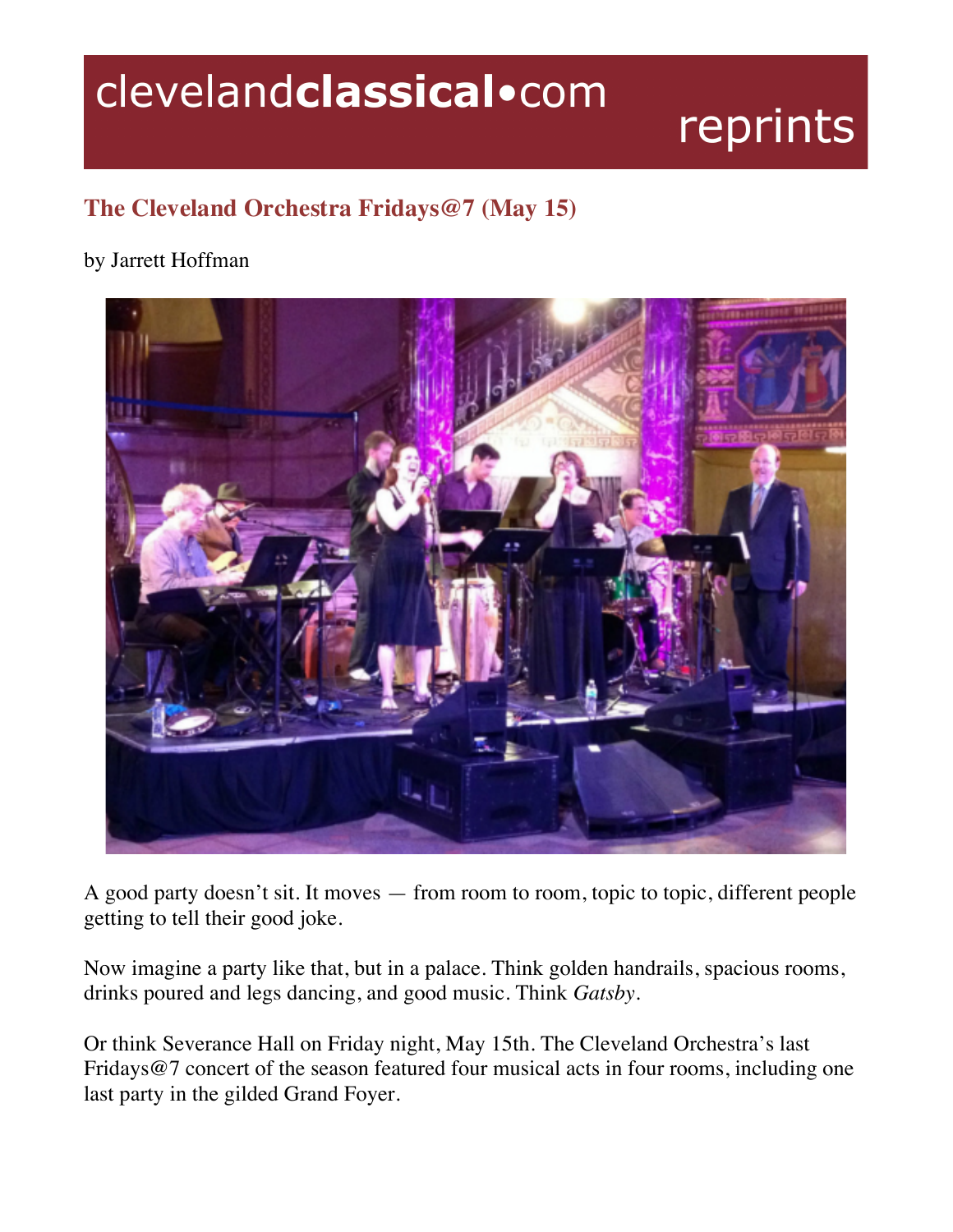After a pre-concert performance by three-time Latin Grammy nominee Jovino Santos Neto in Reinberger Chamber Hall, Franz Welser-Möst led The Cleveland Orchestra through a shortened version of Thursday's and Saturday's program. In Dvořák's *"New World" Symphony,* an energetic Welser-Möst pointed and gestured like *Fantasia*'s mousy dreamer, drawing sounds rich and powerful and tiptoe-quiet from The Orchestra.

The musicians themselves were superb. They were fiery, like in the fourth movement, when the trumpets' courageous melody could've recruited the whole room to war. They were beautiful, like English hornist Robert Walters's opening solo to the second movement. And they were incredibly subtle, like later in that movement when clarinetist Franklin Cohen softly shadowed the strings, only for the cellos to take things back a notch even further. When it was over, the youth-filled crowd gave a roaring ovation, having already applauded after the first and second movements.

In Jörg Widmann's single-movement *Violin Concerto*, which opened the concert, you almost didn't notice soloist Christian Tetzlaff having to play continuously throughout the 25-minute work*.* He and The Orchestra were so deft in handing off the solo line that your ears just followed. Tetzlaff was impressive in his own right with expressive stutters and ferocious playing on the highest notes. His collaborative shriek with the bowed crotales made for a truly stunning ending.



And two groups were still to come. Under purple light in Severance Restaurant, vocalist Vanessa Rubin and pianist Sullivan Fortner treated diners to classic jazz. Fortner was